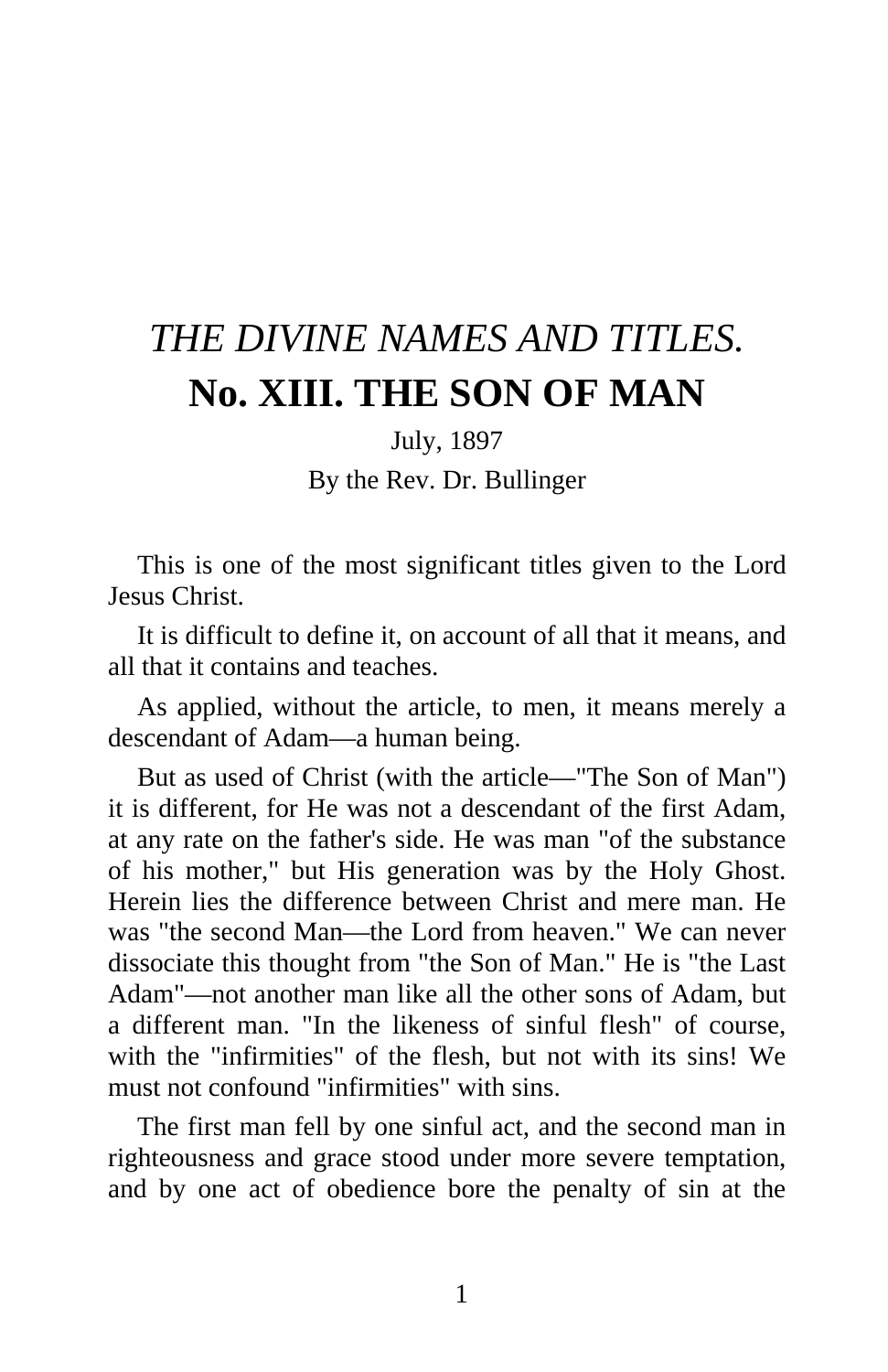Cross. Thus He became the head of a new race. He is the glorified man in resurrection.

Now, to understand the significance of the title, we must go to its first occurrence. In Psalm 8 we have it. And here we are taken back to Genesis 1 and 2. We have God's purpose concerning man: "Thou madest him to have dominion over the works of Thy hands" (Psa 8:6). But man fell, and lost that dominion—yes, and lost it for ever had not God made a new provision in another—the Second Man!

With regard to the first man—who and what was he? "When I consider Thy heavens, the work of Thy fingers, the moon and stars which Thou hast created, What is man, that Thou art mindful of him?" As regards sentient beings, he trembles in the presence of an angel. As for the animals, the ox is stronger; the eagle more acute of vision, soaring aloft into the heavens while man creeps upon the ground; the lion can rend and tear him in pieces; the fish can go down as man cannot into the depths of the sea and live! and yet, marvellous purpose!—dominion in the earth is for man!

In the structure of the Psalms, Psalm 8 corresponds in subject matter with Psalm 2, but it stands in contrast with it. In Psalm 2 Man sets himself against the Lord's anointed. We see his thoughts and his counsels, and they are "against Jehovah and against His anointed." In Psalm 8 we have God's thoughts and counsels about man. He is nothing, and less than nothing. He has lost dominion in the earth, and now all is to be restored in Christ, "the Son of Man"—"the Second Man." He, too, was made a little lower than the angels, but He came to do the will of His Father, and He did it, and now all things in heaven and earth are put under His feet. In Him—"the Son of Man," "our Adonai"—man regains dominion in all the earth! In Him, God's purposes to exalt man above the earth and above the glittering heavens will yet be carried out; and it is this thought and the sight of this wondrous purpose which calls forth the exclamation, "Lord, what is man?" The question is not

2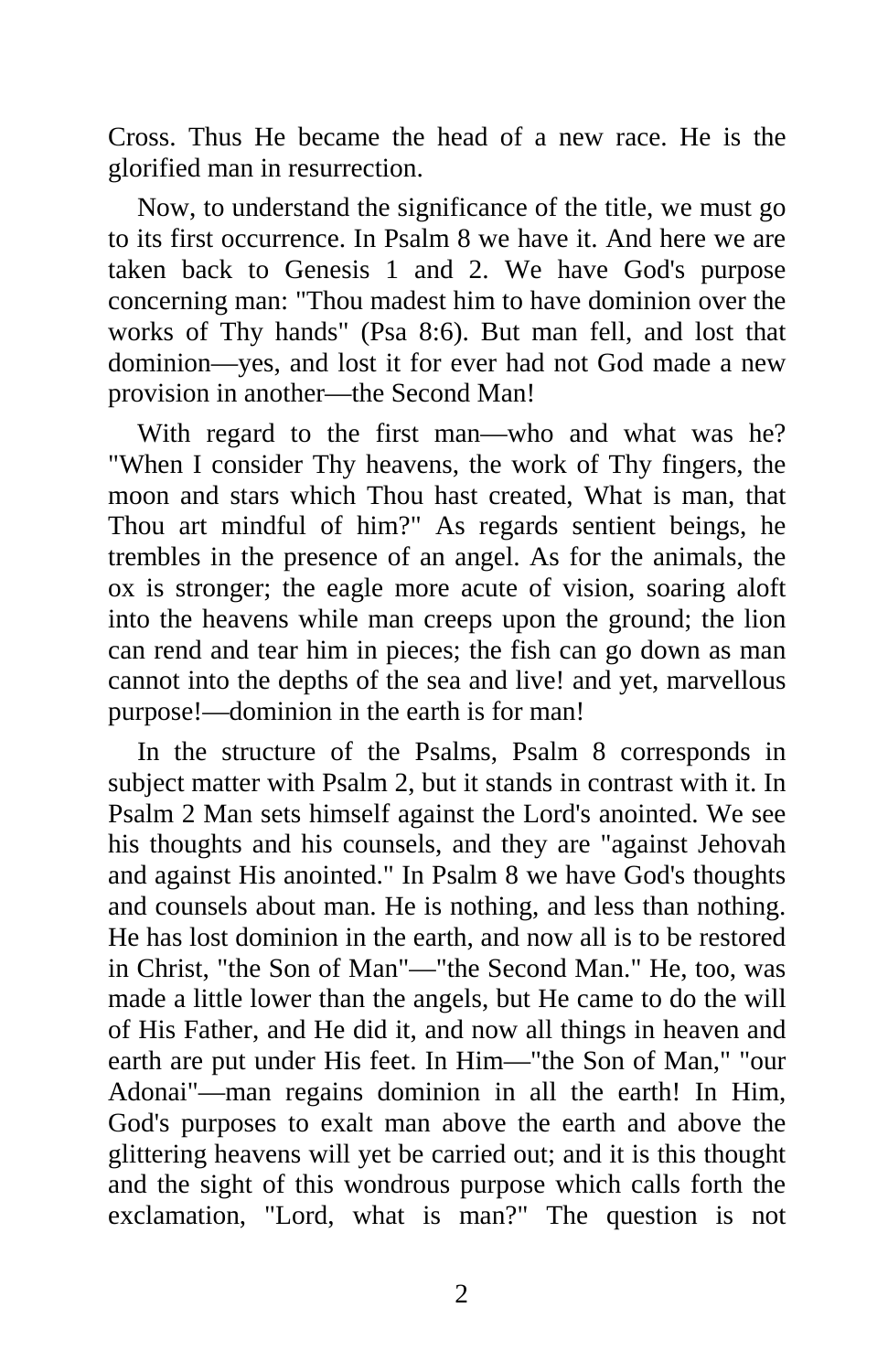answered! We can only, like the same David, sit before the Lord and say, "Who am I?"

Psalm 8 thus contains and gives us the essence of the meaning of this title. It begins and ends with the words, "O Jehovah, our Adonai, how excellent is Thy name IN ALL THE EARTH." This is the point. The title, wherever it is used, has reference to Christ's right to dominion "in all the earth." It is His special title as "the Heir of all things." It is the title, in virtue of which "all things shall be put under His feet" in reality as well as in purpose.

"But now we see not yet all things put under Him. But we see Jesus, who was made a little lower than the angels...that He, by the grace of God, should taste death for every\* man" (Heb 2:8,9). Dominion in the earth is in abeyance until He comes again to claim His rights.

\* I.e., Every man, without distinction, not without exception! Before His death the sacrifices were slain only for Israel. But His death was for all, without any such distinction or limitation.

In this view the first occurrence of the title in the New Testament is deeply significant: "The Son of Man hath not where to lay His head" (Matt 8:20). That is the first thing spoken of "the Son of Man." It refers to the earth in which "foxes have holes and the birds of the air have nests."

The second likewise refers to the earth, but it sets forth the fact that the Son of Man—"the second Man—the Lord from heaven," is God as well as Man, for "the Son of Man hath power on earth to forgive sins" (Matt 9:6). It is this forgiveness of sins that is the basis of all future blessing for man in the earth, and the secret of his restored dominion in it.

The third occurrence refers to the time when this forgiveness shall be proclaimed, and how that proclamation shall go forth and not be finished "till the Son of Man be come" (Matt 10:23).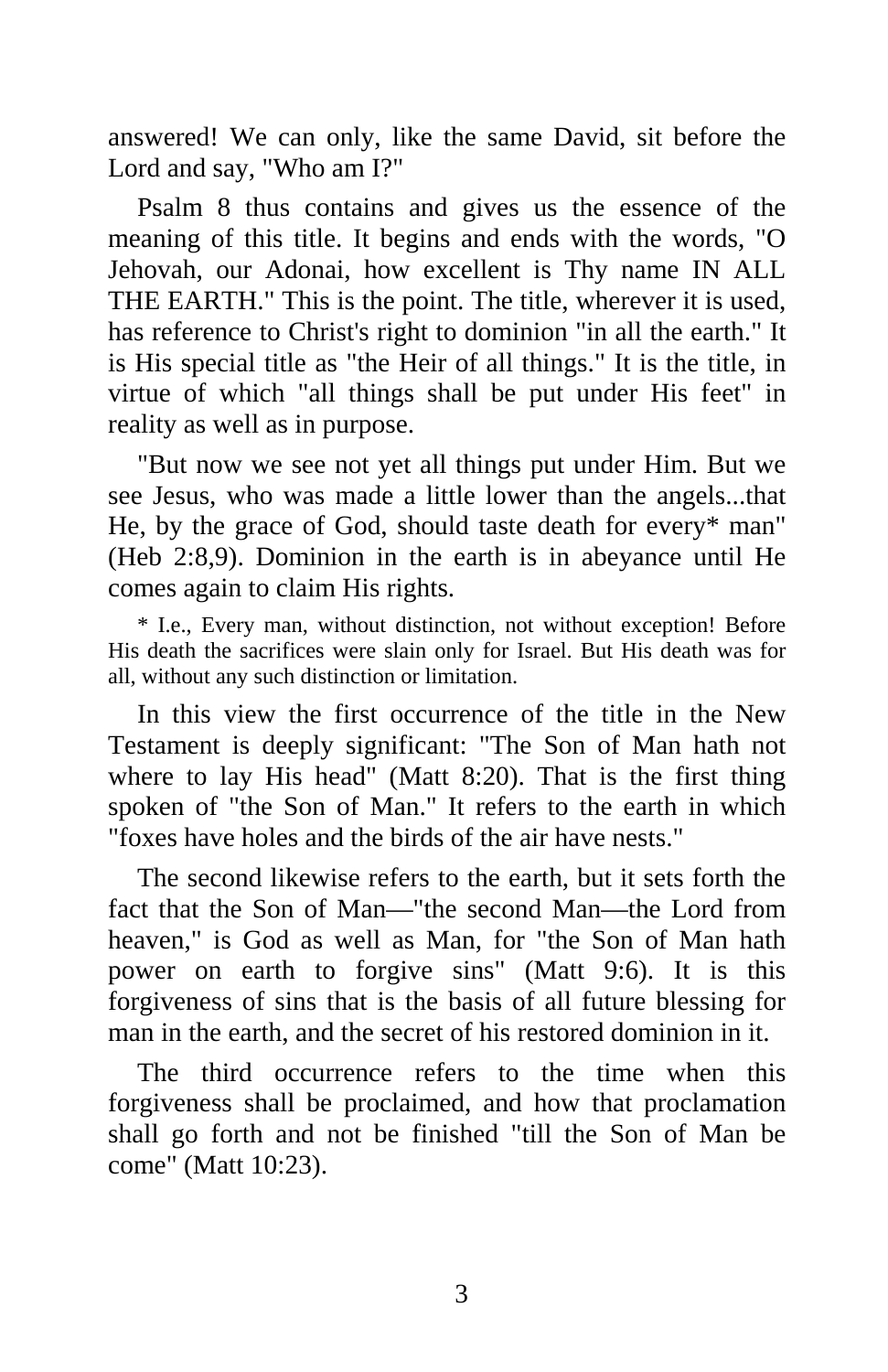Thus in beauteous harmony the teaching is carried on. Every occurrence is worthy of deep and patient study. Our object is rather to point out the lines on which such study should be pursued.

The use of this title teaches us that it has nothing whatever to do with the Church of God, and only slightly with Israel. It has to do special with the earth, judgment, rule and dominion in the earth.

As contrasted with the title, "Son of God," it is most significant (see John 5:25-27): "Verily I say unto you, the hour is coming, and now is, when the dead shall hear the voice of the SON OF GOD, and they that hear shall live. For as the Father hath life in Himself, so hath He given to the Son to have life in Himself; and hath given Him authority to execute judgment also, because HE is the SON OF MAN!"

As the Son of Man He had not in this sense life in Himself. Before the hour can come when "the Son of Man should be glorified," that precious "corn of wheat" must fall into the ground and die (John 12:23,24). But having died and brought forth much fruit in resurrection life and on resurrection ground—as "the Lord from heaven"—then all judgment is committed unto Him because He is "the Son of Man" (Acts 10:40-42). And "God hath appointed a day in which He will judge the world in righteousness by THAT MAN whom He hath ordained, whereof He hath given assurance unto all, in that He hath raised Him from the dead" (Acts 17:31).

Thus it is clear how carefully and divinely and exactly these titles are used by the Holy Spirit of God.

How incongruous it would be! How confusing to the thought and the teaching if the title, "Son of Man," were used in connection with the Church of God, or with reference to Christ as the Head of the Body!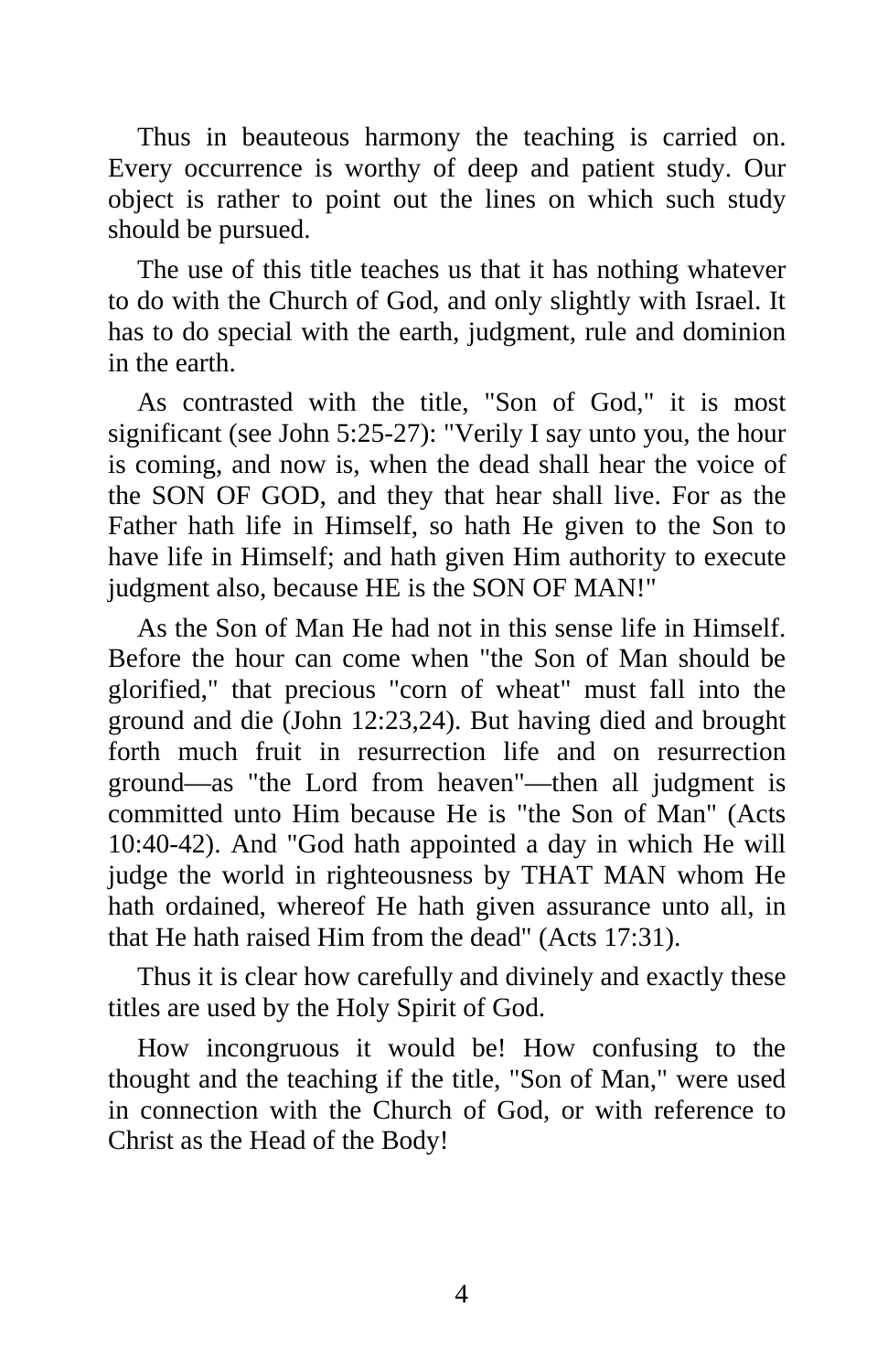No, the fact is that it is never once so used! Not once in all the epistles! Only in Hebrews 2:7 is Psalm 8 quoted to prove that Psalm 8 is spoken of Christ.

The title occurs 84 times.\* Seven times twelve (7 x 12). Twelve the number of governmental perfection and seven of spiritual perfection. Thus the number of the occurrences corresponds with the meaning and teaching of the title, for it will be as the Son of Man that His name will be excellent in all the earth, and that He shall judge the world in righteousness.

\* This is omitting with RV, Matthew 18:11, 25:13 and Luke 9:56.

It is interesting also to notice how these 84 occurrences are distributed.

Out of the whole number, 80 are in the four Gospels! And the number in each Gospel is also significant.\*

 $*$  In Matthew it is 30, which is 5 x 6. The number of grace and the number of man, for it was in perfect grace that the King had not where to lay His head.

In Mark it is 14, which is twice seven. The two of testimony and seven of spiritual perfection, for the Servant is spiritually perfect.

In Luke, which is the special Gospel setting forth Christ as the Perfect Man, this is balanced by the number 25, five times five, or the square of five—the number of grace.

While in John it occurs eleven times, a number which stands associated with Divine designs. It is the fifth prime number, and stands alone.

Then we have one occurrence in the Acts (7:56), one in Hebrews (2:6), and two in the Apocalypse (Rev 1:13, 14:14). It was "the Son of Man" whom John saw in the midst of the seven golden lamp-stands, showing that the Lord from Heaven was there in judgment and not in grace. And it is "the son of Man" whom John saw, "having on His head a golden crown and in His hand a sharp sickle"—for the vision has reference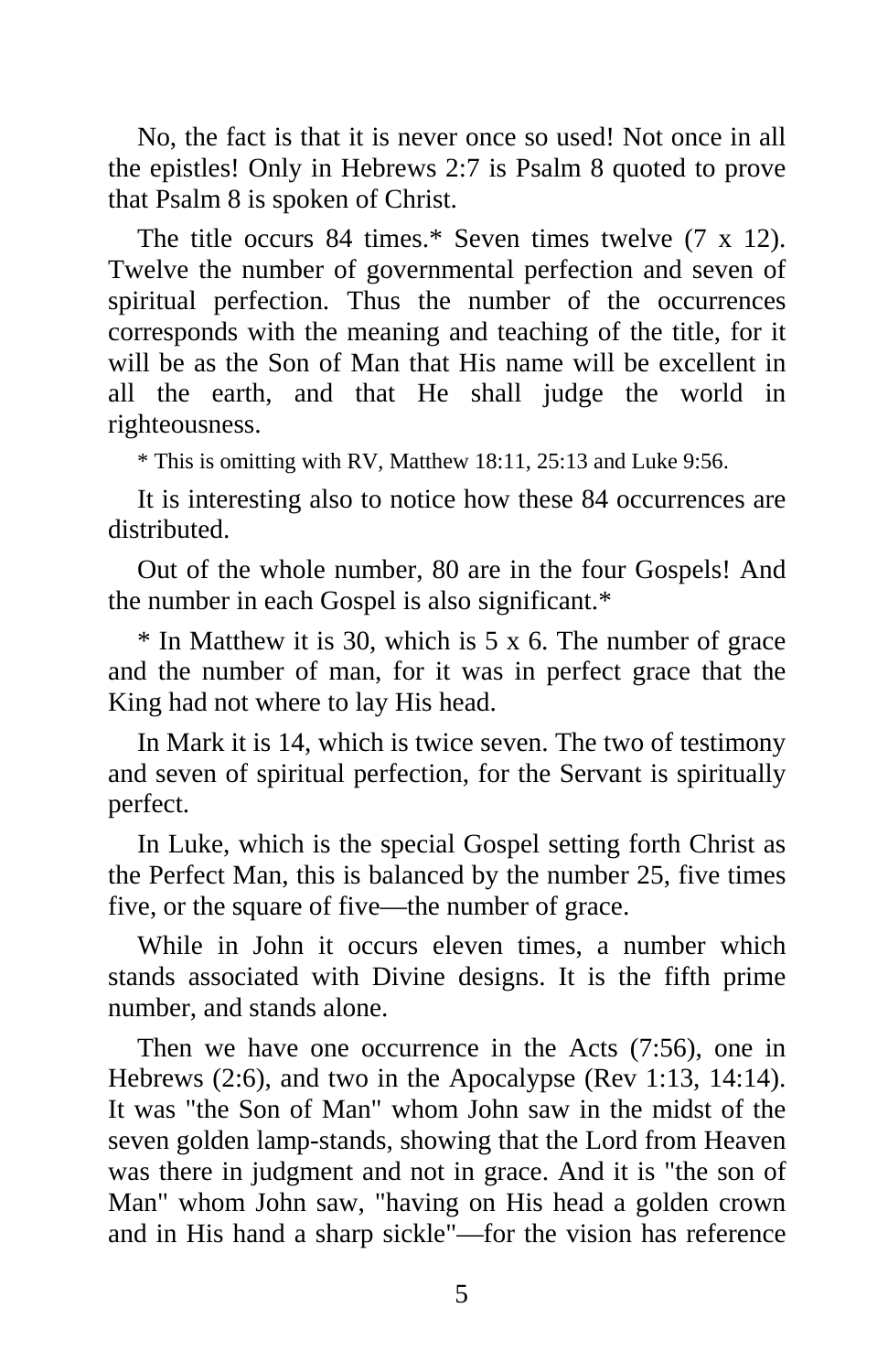to the time when it shall be said "the harvest of the earth is ripe," "and He that sat on the cloud thrust in His sickle on the earth, and the earth was reaped" (Rev 14:14,15).

Thus we see that the Lord Jesus, when He is first named as "the Son of Man" in Matthew 8:20, "had not where to lay His head." Yet in this last mention of Him in the New Testament, that head has upon it "a golden crown."

Similarly significant are the first and last occurrences in each of the four Gospels.

In Matthew, where we behold the King, the first (8:10) shows Him as the Son of Man, with nowhere to lay His head, while the last (26:64) proclaims Him coming hereafter in the clouds of heaven.

In Mark, where we behold the Servant, the first (2:10) shows that He is no mere Servant, but is the Lord of all, and has power on earth to forgive sins, while the last (14:62), as in Matthew, shows Him sitting at the right hand of power.

In Luke, where we "behold the Man," the first (5:24) shows Him, as in Mark, to be God, with power on earth to forgive sins, and the last (24:7) the Son of Man proclaimed as betrayed, crucified, and risen again from the dead.

In John, where we behold our God, the first (3:13,14), shows the Son of Man, which was in heaven, lifted up as Moses lifted up the serpent in the wilderness, while the last (13:31) shows Him in the darkest hour of that last "night," saying, "Now is the Son of Man glorified, and God is glorified in Him"!

In the Acts, the only reference (7:56), Stephen sees "the son of Man standing on the right hand of God"—the pledge that He will one day rise up to avenge the blood of His servants; while in the Epistles the only occurrence is, as we have seen, in Hebrews 2:6, where Psalm 8 is quoted to connect it with the Lord Jesus as the Son of Man.